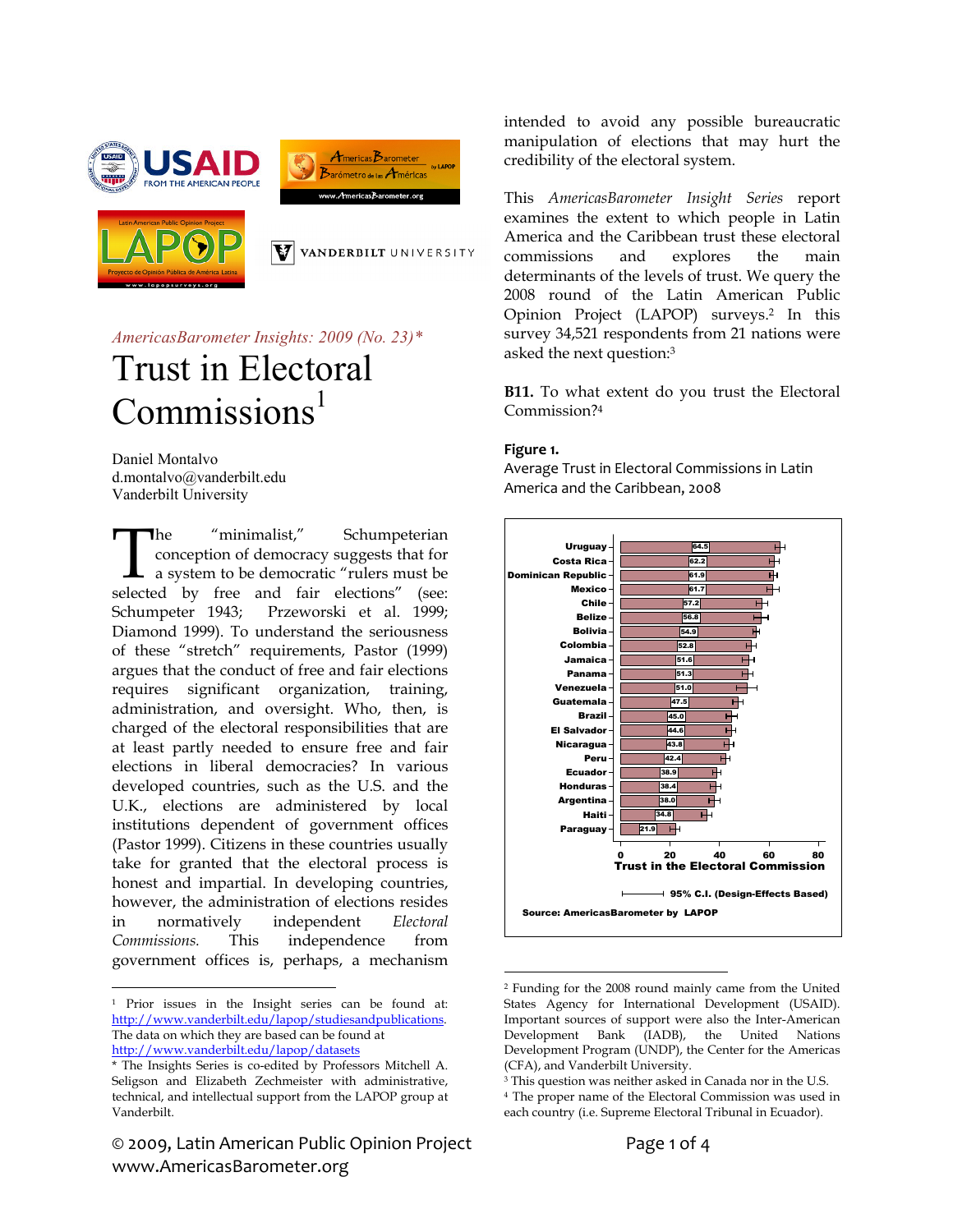Respondents placed their trust on a 1-7 scale, where 1 meant 'not at all' and 7 meant 'a lot'. These responses were recalibrated on a 0-100 scale in order to make comparisons across questions and survey waves easier.5 Figure 1 shows national averages for the 21 countries in the sample.<sup>6</sup>

It is striking to note that there is a range of variation of at least 40 out of 100 possible points in trust in the Latin American and Caribbean countries. At the highest extreme, countries like Uruguay, Costa Rica and the Dominican Republic fall between 61.9 and 64.5, well above the regional mean of 48.56 points. At the lowest extreme, countries like Argentina, Haiti and Paraguay fall between 21.9 and 38.0 well below the regional mean.

#### **Figure 2.**

Average Trust in Electoral Commissions after Taking into Account Individual Characteristics in Latin America and the Caribbean, 2008



How much of this variation across countries emerges from the variation in the socioeconomic

 $\overline{a}$ 

© 2009, Latin American Public Opinion Project Page 2 of 4 www.AmericasBarometer.org

and demographic characteristics of the populations of these countries? When the data are controlled for gender, age, educational achievement and household wealth, as they are in Figure 2, the results somewhat vary relative to the ranking displayed in Figure 1.

This variation may be due to possible confounding effects of the socio-economic and demographic individual characteristics on trust, as well as any other confounding factors at the country-level. For this reason, it is imperative to conduct a more rigorous statistical analysis. In this paper, we fit a multi-level model in order to determine not only the impact of individual socio-economic and demographic factors, but also the effects of variation in the country-levels of democracy across countries.

### Do Contextual Factors matter?

What explains variation in trust in electoral commissions? In addition to socio-economic and demographic factors at the individual level, we believe that the level of democracy, as measured by Freedom House, affects the levels of trust in electoral commissions. Political systems that score high in the inverted Freedom House Index "enable people to participate freely in the political process through the right to vote, compete for public office and elect representatives who have a decisive impact on public policies and are accountable to the electorate" (Freedom House 2009).<sup>7</sup> Thus, an institutional design of this sort should increase the levels of trust citizens have on their electoral commissions (Hetherington, 1998; Miller et al. 1999 and Norris, 1999).

In Figure 3, both the individual characteristics of respondents and the level of democracy, measured by the Freedom House 2007 added scores (inverted) are studied.8

 $\overline{a}$ 

 $<sup>5</sup>$  Non-response for this question was 5.78%.</sup>

 $<sup>6</sup>$  In a previous report (IO801) we examined trust in political</sup> parties.

 $\frac{8}{8}$  This analysis is carried out using multi-level regression techniques (Raudenbush and Bryk 2002; Raudenbush, et al. 2004), as implemented by LAPOP on STATA 10. The model simultaneously takes into account both individual and countrylevel (i.e., contextual) factors, and produces correct regression estimates that are impossible with standard OLS regression.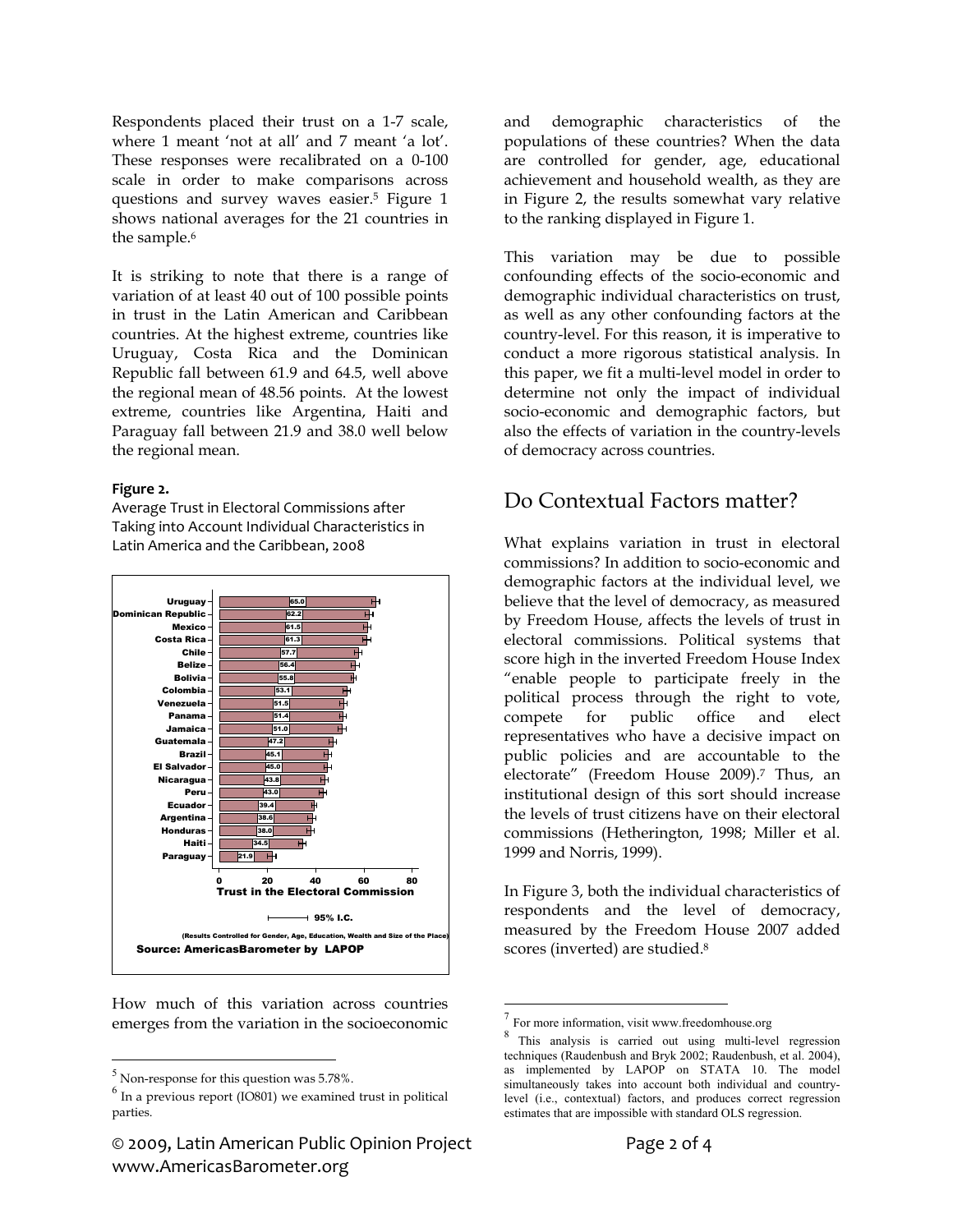#### **Figure 3.**

A Multilevel Analysis of the Determinants of Trust in Electoral Commissions in Latin America and the Caribbean: The Impact of Democracy, 2008



It can be observed in Figure 2 that sex, age, size of city, and electoral turnout at the individuallevel; and democracy, as measured by Freedom House at the country-level are statistically significant. This significance is graphically represented by a confidence interval that does not overlap the vertical "0" line (at .05 or better). When the dot, which represents the predicted impact of that variable, falls to the right of the vertical "0" line, it implies a positive relationship whereas if it falls to the left, it indicates a negative contribution. The relative strength of each variable is indicated by standardized coefficients (i.e., "beta weights").

Among the individual-characteristics, sex, age, size of city, and electoral turnout, have a positive impact on trust in electoral commissions. Specifically, men's trust is higher than women's trust, and older individuals also report higher confidence in electoral commissions. However, the demographic variable "size of city" has a more substantive effect than the socio-economic variables. For this reason, we divided the demographic variable into five groups: Rural Area, Small City, Medium City, Large City and National Capital. We found that individuals residing in rural areas trust much more the electoral commission than those living in large cities or at the national capital.9 Finally, those individuals who voted in

 $\overline{a}$ 

the last presidential election expressed higher levels of trust than those who did not vote. Even though we admit that this is an important correlation, we must recognize that this relationship is highly endogenous and it needs a separate study in order to determine the most proper direction of causality.

In this model, we find that the level of democracy (as reported by Freedom House in 2007) is a statistically relevant country-level factor that explains some of the variation of trust in electoral commissions across countries. The Freedom House Index is a measure of freedom that is widely used as a proxy for the level of democracy in the scholarly literature. According to Freedom House, it measures two broad categories: civil liberties and political rights.10 Thus, it becomes evident from Figure 3 that citizens' trust in electoral commissions is higher precisely in those countries that are able to guaranty political rights and civil liberties to their citizenry. The specific effects of national contexts are highlighted in Figure 4.

#### **Figure 4.**

 $\overline{a}$ 

Democracy and Trust in Electoral Commissions in Latin America and the Caribbean, 2008



For example, if a Haitian with a given set of socio-economic and demographic characteristics were to migrate from Haiti to Uruguay or Chile, all other things being equal, and none of her individual characteristics such as education, household wealth, turnout, etc. were to change, that person's trust in the electoral commission

 $9 \nightharpoonup$  "National capital" is used as the base category in the model.

<sup>&</sup>lt;sup>10</sup> This information was obtained at www.freedomhouse.org